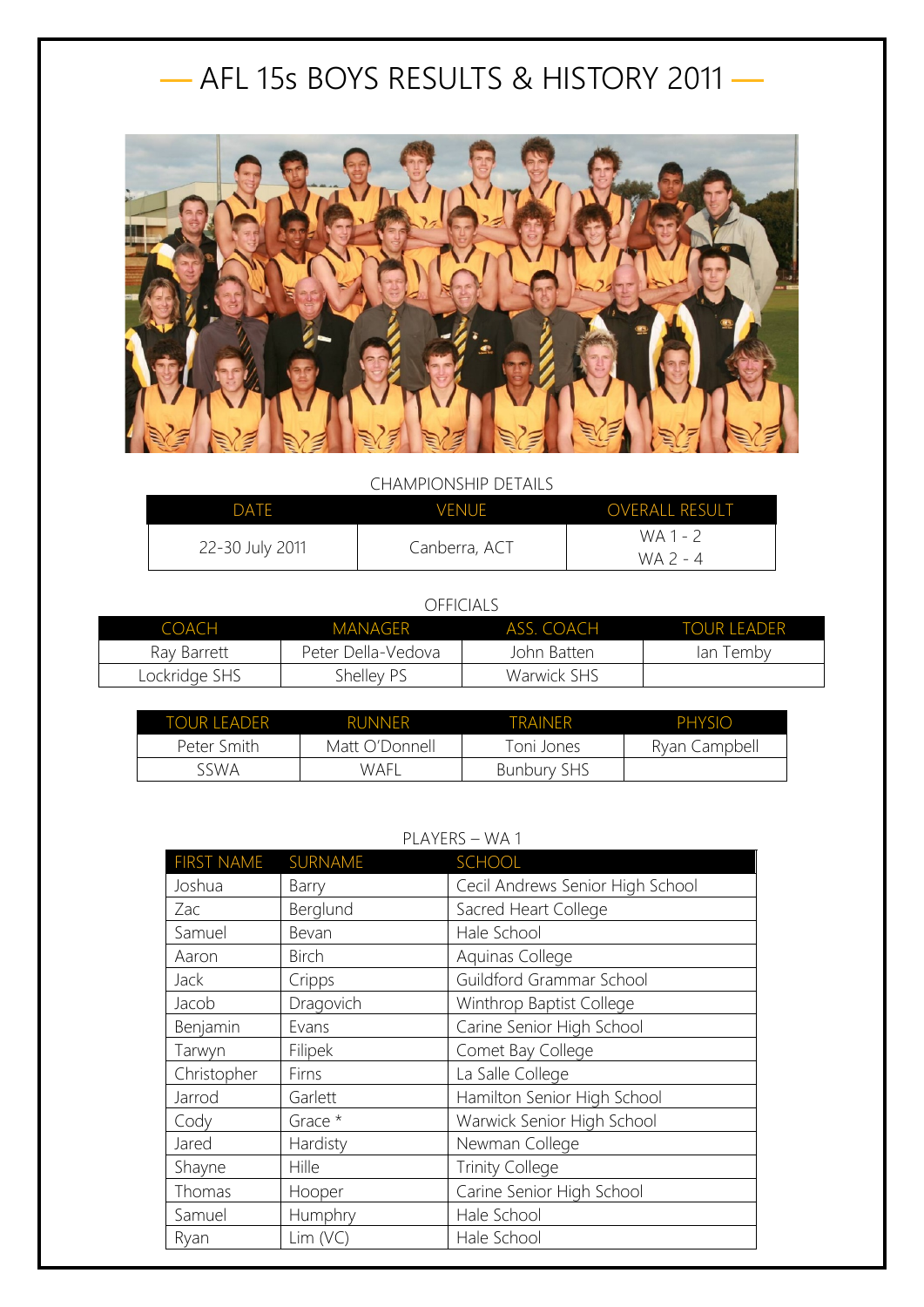| Jordan         | <b>Meakins</b>      | Sacred Heart College          |
|----------------|---------------------|-------------------------------|
| William        | Michell             | Ocean Reef Senior High School |
| Jermaine       | Miller-Lewis (VC) * | Yule Brook College            |
| Jarrod         | Pickett *           | Melville Senior High School   |
| Clem           | Smith *             | <b>Wesley College</b>         |
| Brendan        | Tingey *            | Comet Bay College             |
| <b>Bradley</b> | Walsh               | Kolbe Catholic College        |
| Connor         | Wilkinson *         | Woodvale Secondary College    |
| Benjamin       | Wood (C)            | Australind Senior High School |

(C) Captain (VC) Vice Captain (MW) Medal Winner (AA) All Australian



## OFFICIALS

| COACH         | MANAGER           | ASS COACH    | PHYSIO         |
|---------------|-------------------|--------------|----------------|
| Andrew Ruck   | John Lawniczak    | Jeremy Jones | Tom Harrington |
| Lockridge SHS | West Greenwood PS |              |                |

| <b>RUNNER</b> | TRAINFR            | TOUR LEADER | TOUR LEADER |
|---------------|--------------------|-------------|-------------|
| Brendon Kays  | Toni Jones         | Peter Smith | lan Temby   |
| WAFI          | <b>Bunbury SHS</b> | 5SWA        |             |